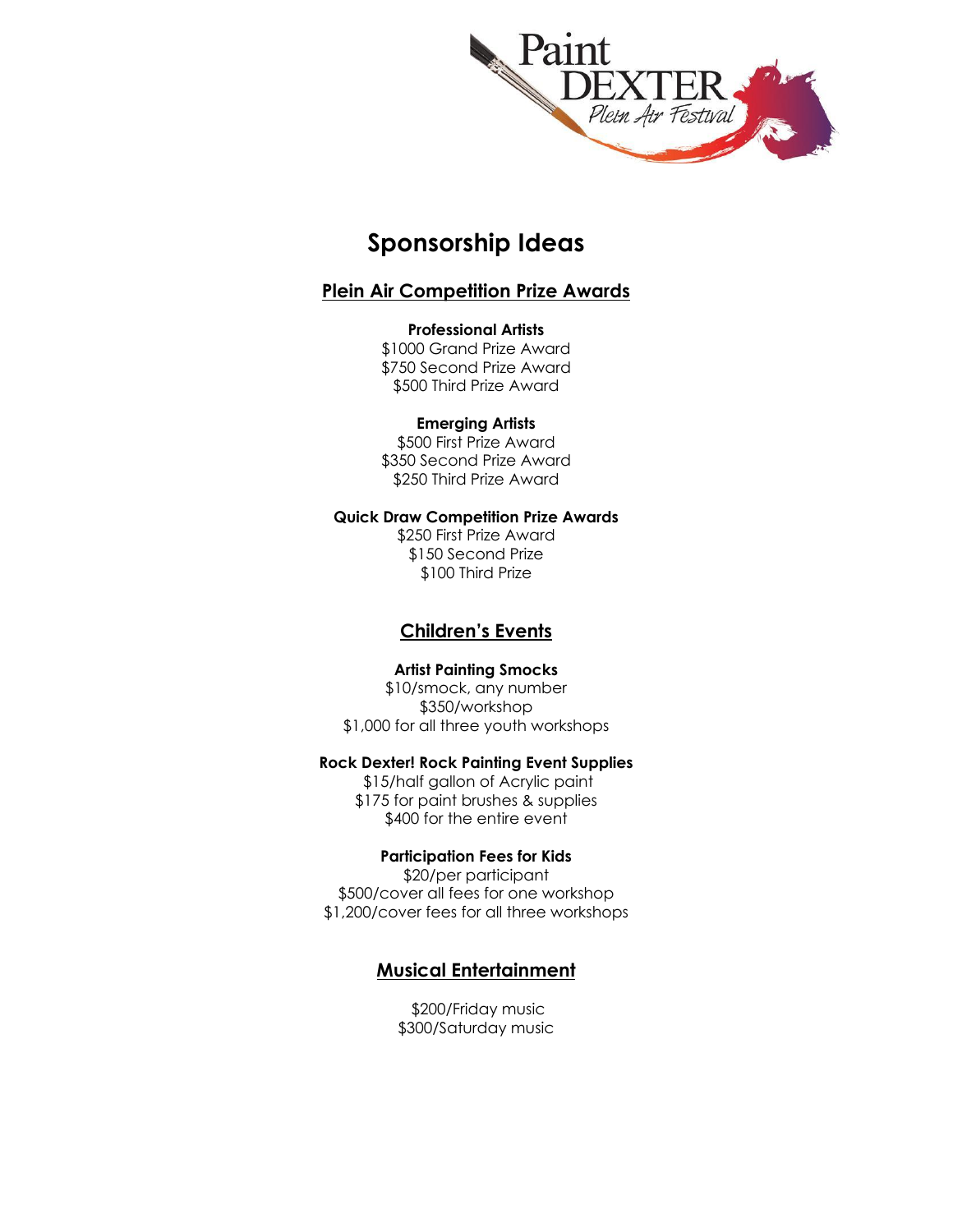

### **Sponsorship Donations at any level are welcome!**

### **Please make checks payable to the City of Dexter.**

### **Mail check by August 1st to:**

City of Dexter Attn: Paint Dexter 8123 Main Street Dexter, MI 48130

### **We can't thank you enough!**

Gifts to the City of Dexter are tax deductible as allowed by the law. Our Tax exempt ID is 38-6004671. Please make your check payable to "City of Dexter."

If you have questions regarding the different levels of sponsorship, sponsor benefits or donation options please contact Josh Tanghe at (734) 580-2229.